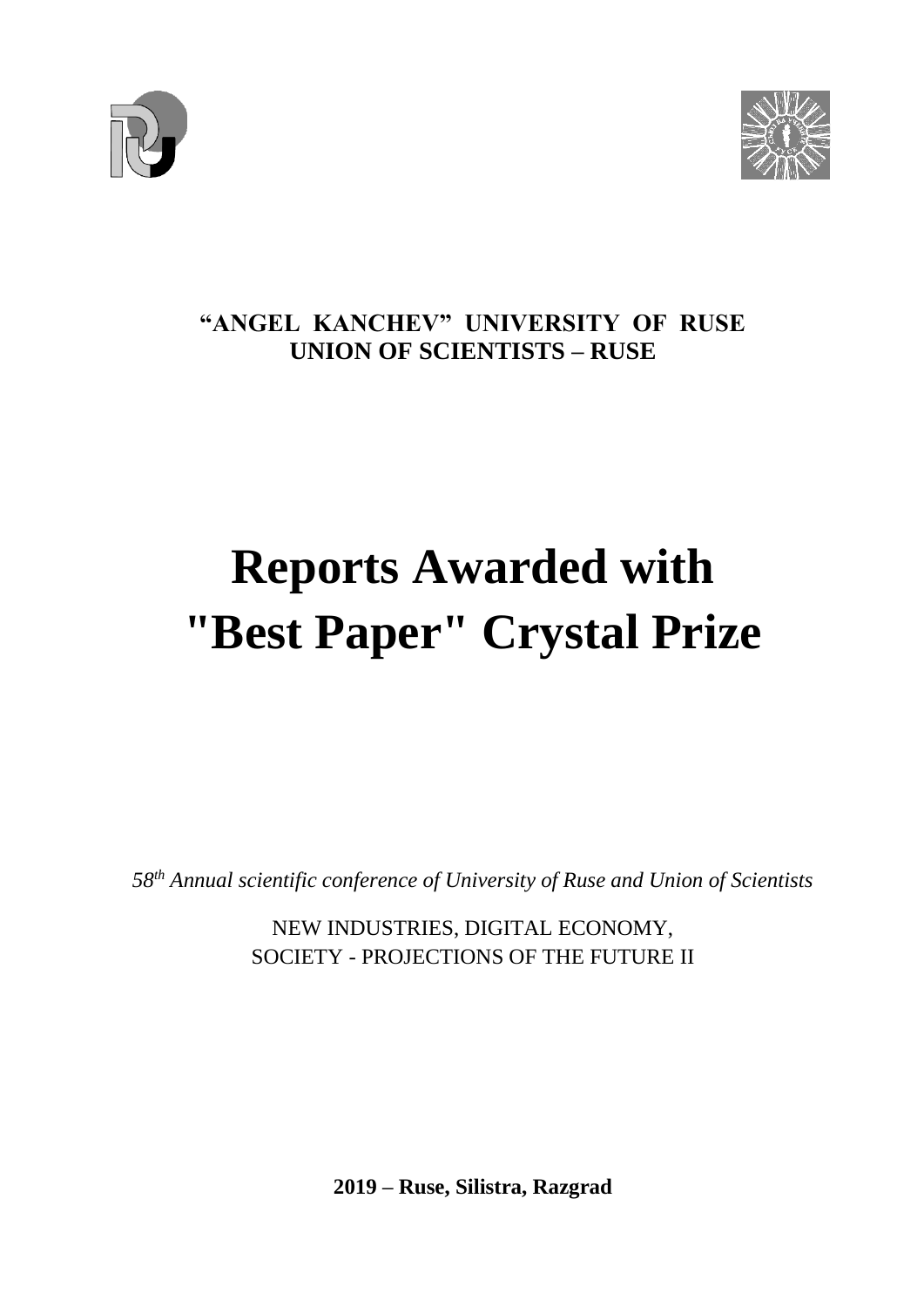**Publishing:** "Angel Kanchev" University of Ruse **Print:** University of Ruse Publishing Center **Copyrights©** 2020 ISBN 978-954-712-793-7 (Print)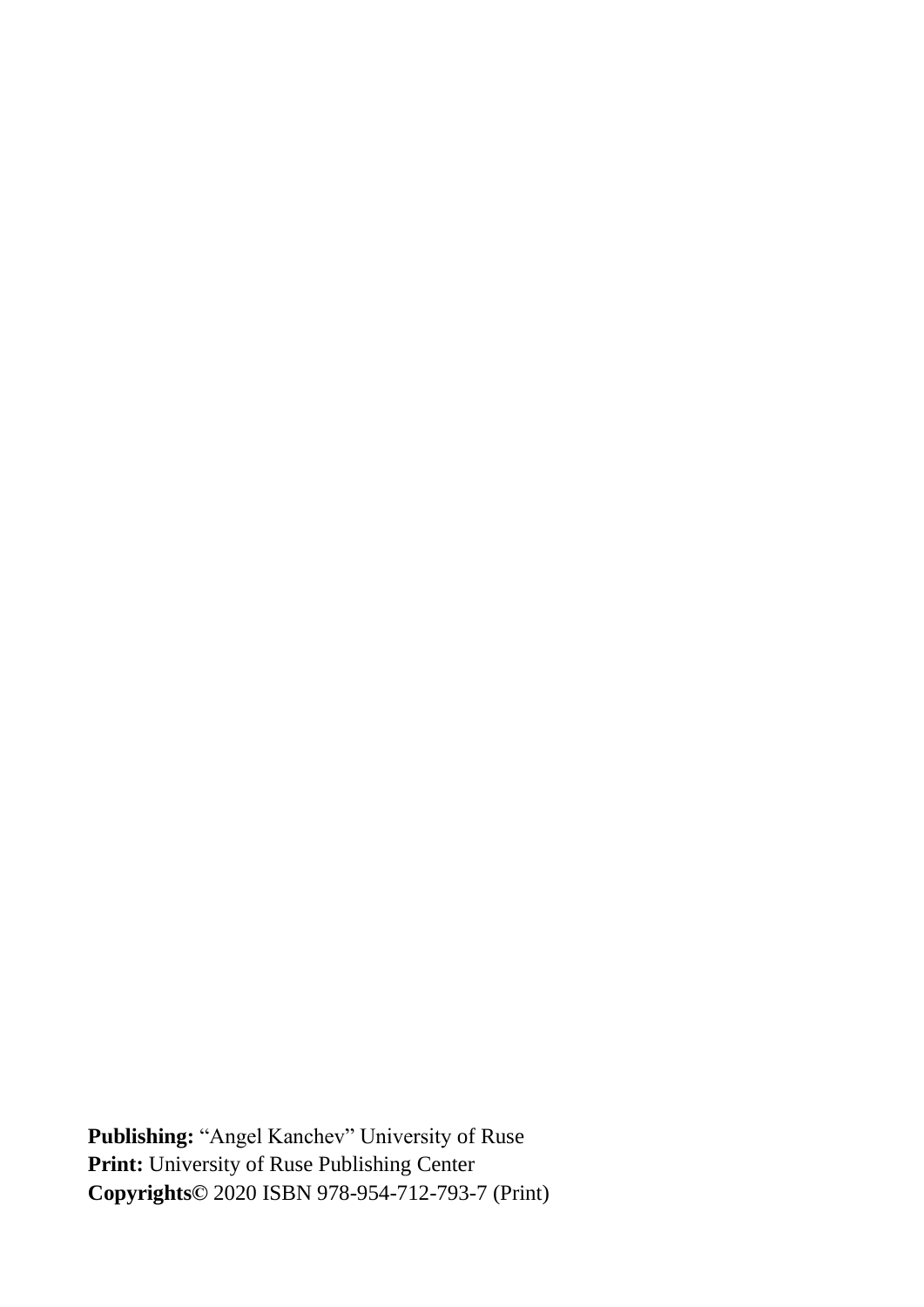#### **INTRODUCTION**

#### DEAR READERS,

University of Ruse and Ruse Union of Scientists are pleased to welcome you to the 58-<sup>th</sup> annual international scientific conference, which is co-organized by our two institutions. Scientific and plenary sessions are being held respectively in Silistra, on October 18, in Ruse - on 24, 25, and 26 October, and in Razgrad, on 1 and 2 November 2019.

Theme of the conference is "New Industries, Digital Economy, Society - Projections of the Future"- II. The forum program includes 294 research result reports, which were presented during all the days of the session and other parallel events. The 538 authors from 19 countries discussed their views in the following research areas and topics, which correspond to the conference theme:

*Agricultural Machinery and Technologies; Maintenance and Reliability Thermal; Hydro- and Pneumatic Equipment; Ecology and Conservation; Chemical Technologies; Biotechnologies and Food Technologies; Mechanical Engineering and Machine-building Technologies; Electrical Engineering, Electronics and Automation; Communication Systems and Networks; Transport and Machine Science; Economics and Management; Linguistic and Cultural Science, Intercultural and Political Communication; Mathematics, Informatics and Physics; Education – Research and Innovations; Pedagogy and Psychology; History, Ethnology and Folklore; Linguistics, Literature and Art Science; Health Prevention and Social Work; Health Promotion.*

We hope, that scientific reports and discussions contribute to deepening the understanding related to various aspects of regional economic transformation based on the implementation of innovative strategies and approaches to *New Industries, Digital Economy, Society* and its relations to business environment and quality of life. The use of systematic thinking is the basis for creating effective applications and best practices in many areas of science and its impact on business development and growth. Due to the great interest of scientists from home and abroad in the thematic fields under consideration in 2018, the topic of the Conference is with a second edition this year. The projections of the future are threefold in finding lasting trends in the present.

Ruse Union of Scientists and Ruse University are characterized by their multi-profile identity, and they cover competencies in all above presented scientific fields and areas of research.

All abstracts with key words and reference lists in English, approved for presentation at the conference, and met the layout requirements had been included in the **"Proceedings - Programme and Abstracts of the 58th ISC of the University of Ruse'19" (**[http://conf.uni](http://conf.uni-ruse.bg/bg/docs/Booklet%20SC)[ruse.bg/bg/docs/Booklet%20SC'19.pdf\)](http://conf.uni-ruse.bg/bg/docs/Booklet%20SC)**.**

After being nominated by the Program Committee, and successfully approved by international double blind reviewing, up to two papers from each section, that were submitted and presented in English which have been submitted and presented in English, were published in Compiled edition of **Reports Awarded with "Best Paper" Cristal Prize'19**, as hard copy (ISBN 978-954-712- 793-7) and on-line on the Conference Website [\(http://conf.uni-ruse.bg/bg/?cmd=dPage-](http://conf.uni-ruse.bg/bg/?cmd=dPage&pid=bestPapers) [&pid=bestPapers\)](http://conf.uni-ruse.bg/bg/?cmd=dPage&pid=bestPapers).

The issue "Proceedings of the University of Ruse" was included in the international ISSN database, available at https://portal.issn.org/.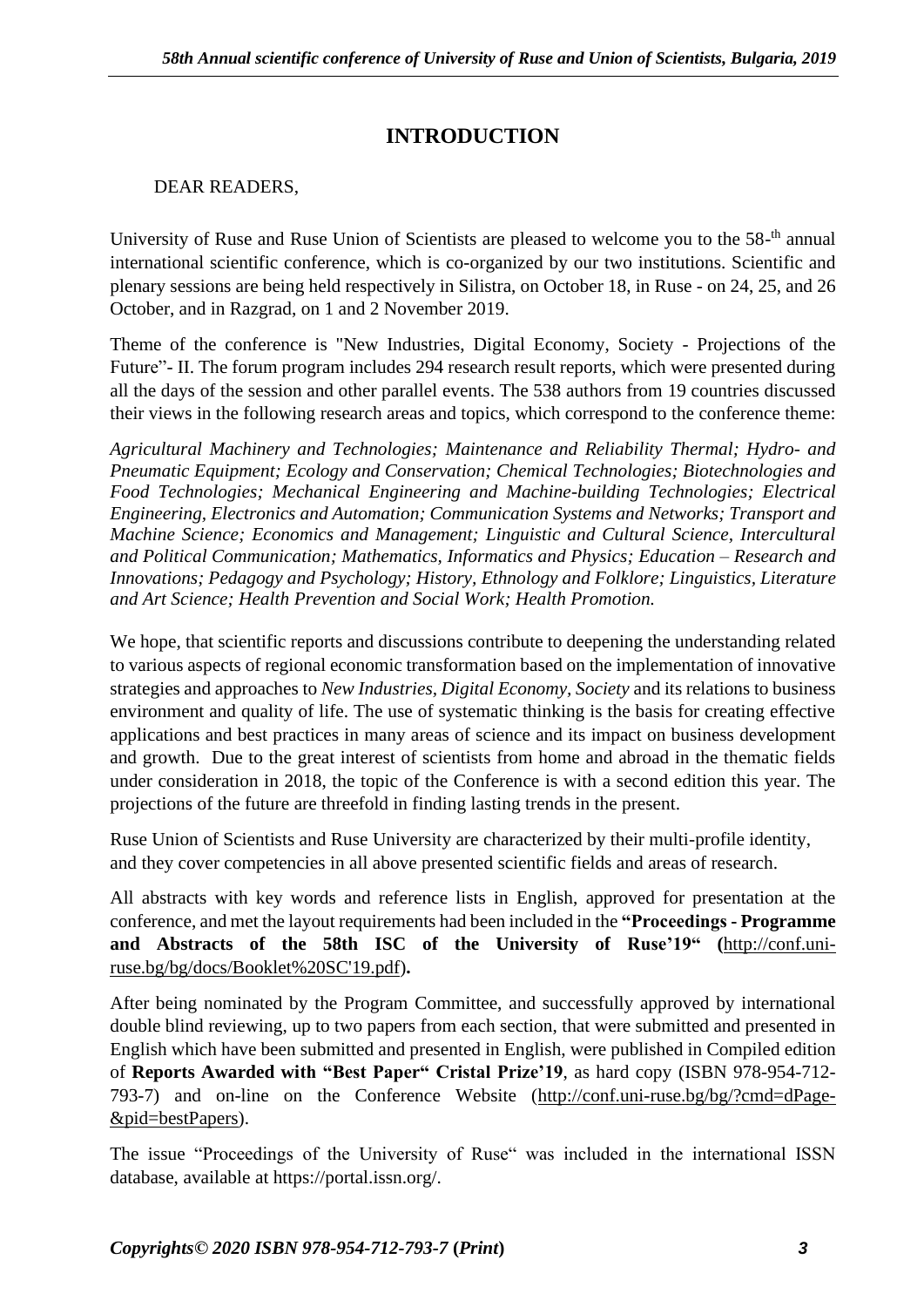The online edition of Reports Awarded with "Best Paper" Cristal Prize'19 of the University of Ruse" is registered in the portal ROAD scientific resources online open access.



The official collections of the conference is posted online at: [http://conf.uni-ruse.bg.](http://conf.uni-ruse.bg/)

From the co-organizers of the conference,

• CHAIR: Prof. HRISTO BELOEV, DTSc, COR MEM, RECTOR of the URAK

and CHAIRPERSON of the USR

• SCIENTIFIC SECRETARY: Prof. DIANA ANTONOVA PhD, Vice-Rector Research of the URAK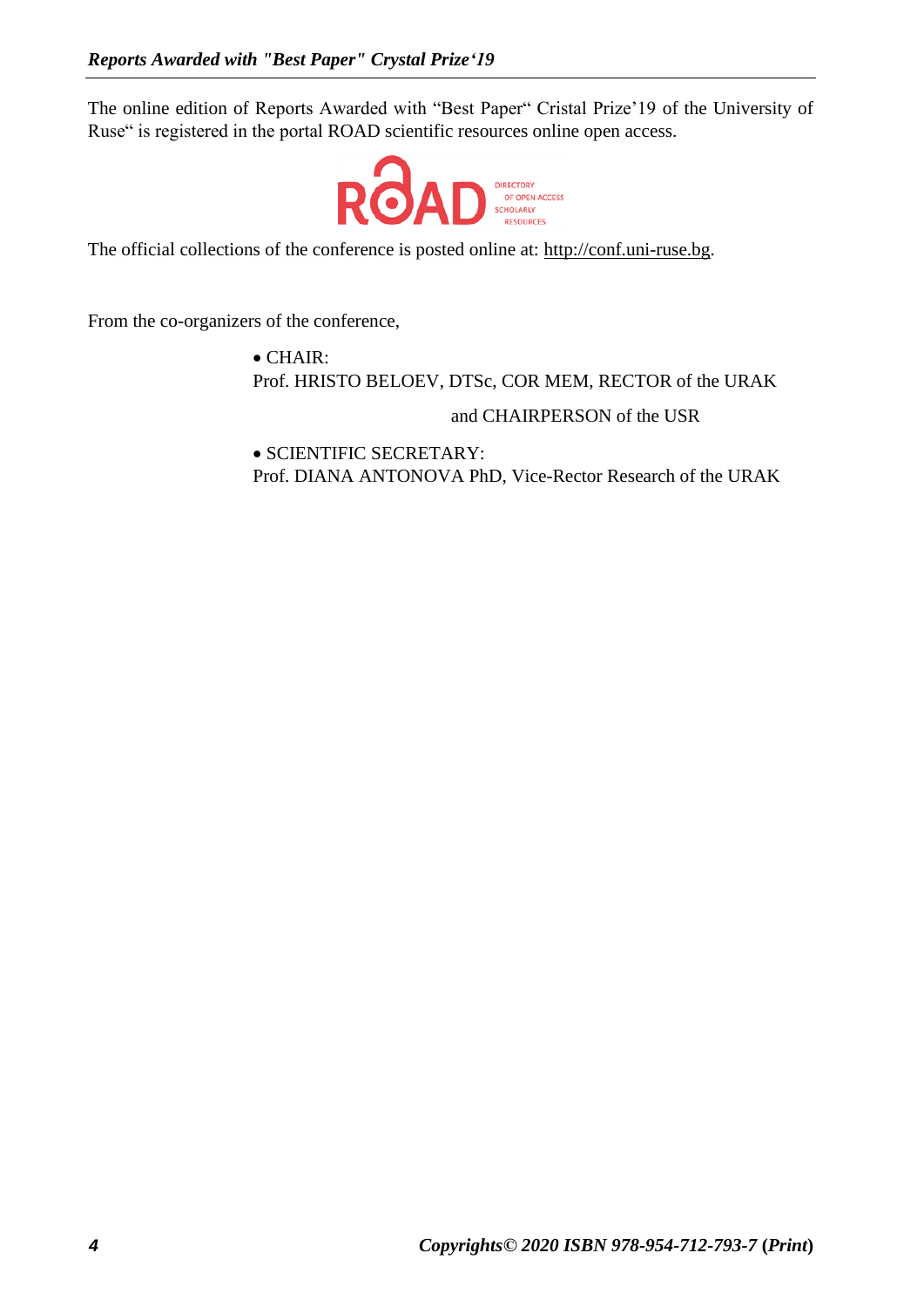#### **PROGRAMME COMMITTEE**

- **Prof. Velizara Pencheva, PhD,** University of Ruse, Bulgaria
- **Prof. Leon Rothkrantz,** Delft University of Technology, Netherlands
- **Assoc. Prof. Antonio Jose Mendes,** University of Coimbra, Portugal
- **Prof. Ville Leppanen,** University of Turky, Finland
- **Assoc. Prof. Marco Porta,** University of Pavia, Italy
- **Prof. Douglas Harms,** DePauw University, USA
- **Prof. Ismo Hakala, PhD,** University of Jyväskylä, Finland
- **Prof. Dr. Artur Jutman,** Tallinn University of Technology, Estonia
- **Prof. RNDr. Vladimir Tvarozek, PhD,** Slovak University of Technology in Bratislava, Bratislava, Slovakia
- **Doc. Ing. Zuzana Palkova, PhD,** Slovak University of Agriculture in Nitra, Nitra, Slovakia
- **Andrzej Tutaj, PhD,** AGH University of Science and Technology, Krakow, Poland
- **Assoc. Prof. Behiç Tekin, PhD,** EGE University, Izmir, Turkey,
- **Prof. Valentin Nedeff Dr. eng. Dr.h.c.,** "Vasile Alecsandri" University of Bacău, Romania
- **Dr. Cătălin Popa,** "Mircea cel Bătrân" Naval Academy, Constantza, Romania
- **Prof. dr Larisa Jovanović,** Alfa University, Belgrade, Serbia
- **Prof. dr hab. Edmund Lorencowicz,** University of Life Sciences in Lublin, Poland
- **Assoc. Prof. Ion Mierlus - Mazilu, PhD,** Technical University of Civil Engineering, Bucharest, Romania
- **Prof. Dojčil Vojvodić PhD,** Faculty of Philosophy, University of Novi Sad, Serbi
- **Assoc. Prof. Alexandrache Carmen, PhD,** Departament of Teacher Training, "Dunarea de Jos", Galati University, Romania
- **Prof. Alberto Cabada,** University of Santiago de Compostela, Faculty of Mathematics, Santiago de Compostela, Spain
- **Assoc. Prof. Dr. Mehmet Şahin,** Necmettin Erbakan University, Ahmet Keleşoğlu Faculty of Education, Konya, Turkey
- **Assoc. Prof. Erika Gyöngyösi Wiersum, PhD,** Eszterházy Károly University, Comenius Campus in Sáro spatak, Institute of Real Sciences, Sarospatak, Hungary
- **Anna Klimentova, PhD,** Constantine the Philosopher University in Nitra, Slovakia
- **Prof. Igor Kevorkovich Danilov, DSc,** Yuri Gagarin State Technical University of Saratov, Russia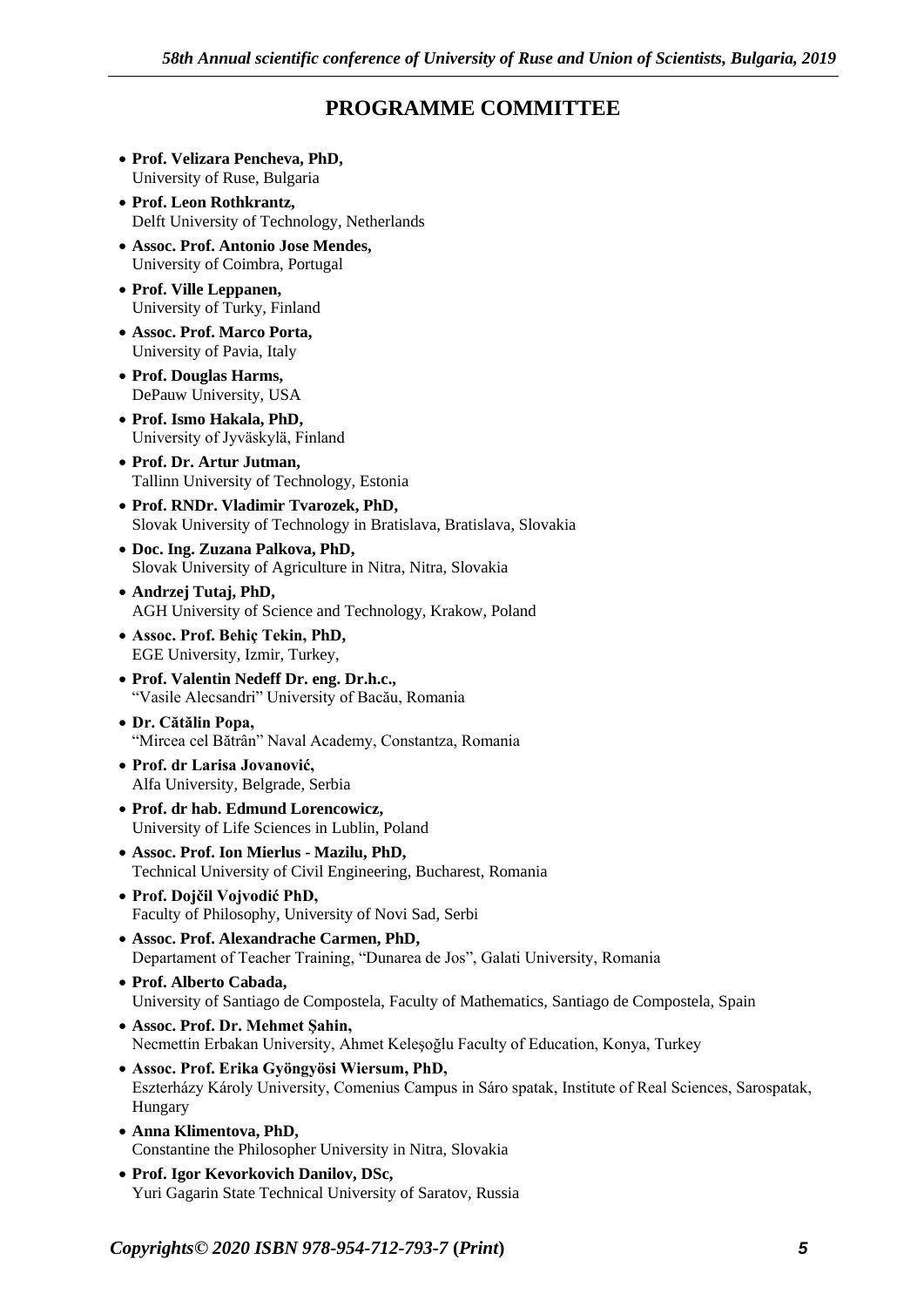- **Prof. Aleksander Valentinov Sladkowski, DSc,** Silesian University of Technology, Poland
- **Prof. Pether Shulte, PhD,** Institute for European Affairs (INEA), Dusseldorf, Germany
- **Prof. Aslitdin Nizamov, DSc., PhD,** Bukhara Engineering-Technological Institute, Bukhara, Uzbekistan
- **Prof. Marina Sheresheva, PhD,** Lomonosov Moscow State University, Russia
- **Prof. Erik Dahlquist, PhD,** Mälardalen University, Sweden
- **Prof. Erik Lindhult, PhD,** Mälardalen University, Sweden
- **Prof. Annika Kunnasvirta, PhD,** Turku University of Applied Sciences, Finland
- **Prof Walter Leal, Dr. (mult.) Dr.h.c. (mult.),** Hamburg University of Applied Sciences, Germany
- **Prof. Dr. Gerhard Fiolka,** University of Fribourg, Switzerland
- **Prof. Haluk Kabaalioglu, PhD,** Yeditepe University, Turkey
- **Prof. Silva Alves, PhD,** University of Lisbon, Portugal
- **Hanneke van Bruggen,** Appeldoorn, The Netherlands
- **Nino Žganec,** President of European Association of Schools of Social Work, Prof. at the Department of Social Work, University of Zagreb, Croatia
- **Prof. Violeta Jotova, MD, DSc,** Pediatric department in University Hospital "St. Marina"- Varna, Bulgaria
- **Prof. Tanya Timeva, MD, PhD,** Obstetrics and Gynecology Hospital "Dr. Shterev", Sofia, Bulgaria
- **Prof. Kiril Stoychev, PhD,** Institute of Metal Science, Equipment and Technologies "Acad. A. Balevsci" with Haydroaerodinamics centre - BAS, Bulgaria
- **Assoc. Prof. Mark Shamtsyan, PhD,** Technical University, Saint Petersburg, Russia
- **Assoc. Prof. Oleksii Gubenia, PhD,** National University of Food Technologie, Kiev, Ukraine
- **Assoc. Prof. Olexandr Zaichuk, DSc,** Ukrainian State University of Chemical Technology, Dnepropetrovsk, Ukraine
- **Prof. Eugene Stefanski, DSc,** Samara University, Russia
- **Doc. Dr Tatiana Strokovskaya,** International University of Nature "Dubna", Dubna, Russia
- **Prof. DSc. Petar Sotirow,** Maria Curie-Sklodowska University of Lublin, Poland
- **Prof. Papken Ehiasar Hovsepian,** Sheffield Hallam University, Sheffield, UK
- **Accos. Prof. Krassimir Dochev Dochev, PhD,** University of Portsmouth School of Engineering, UК
- **Mariana Yordanova Docheva, PhD,** University of Portsmouth School of Engineering, UК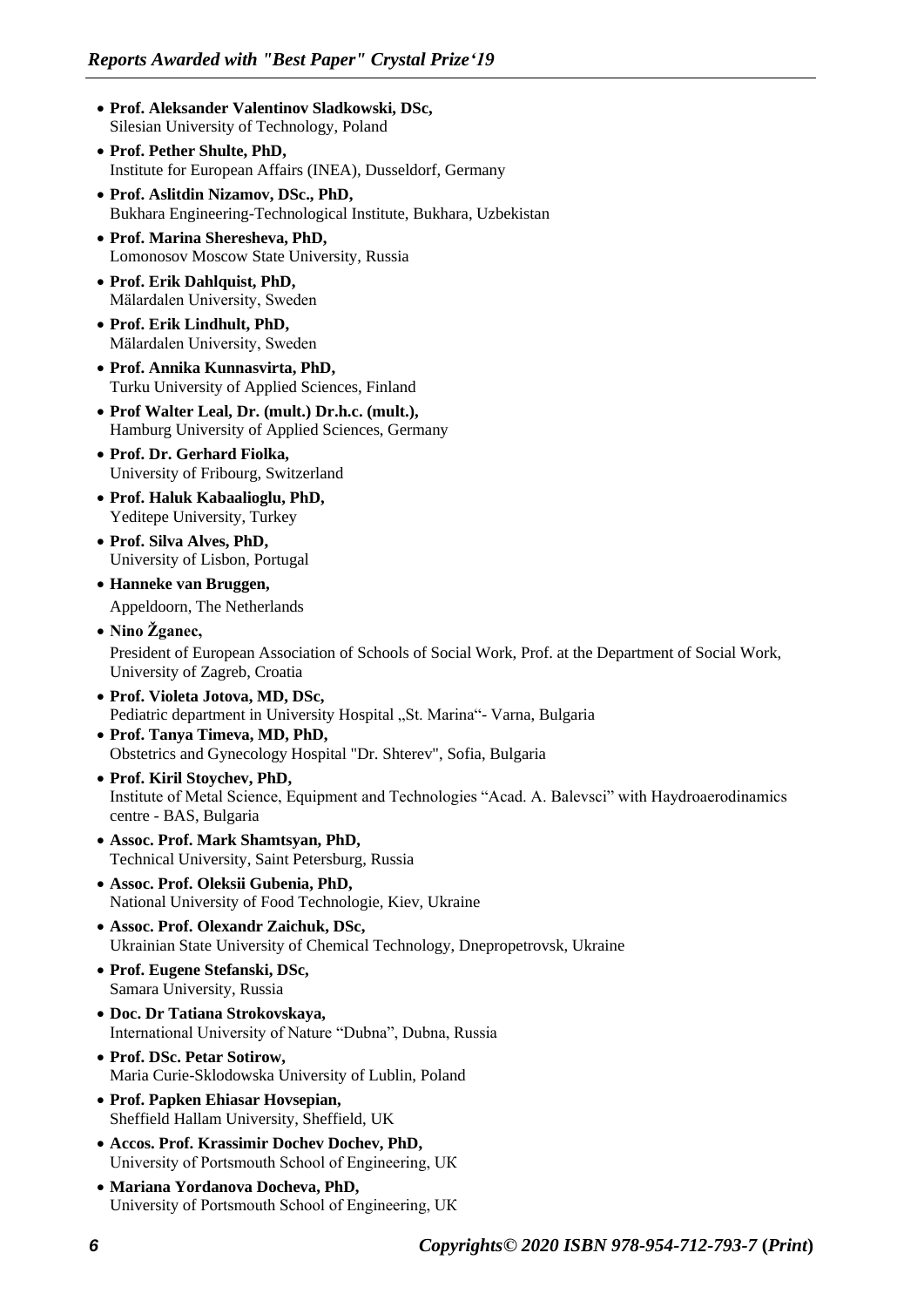- **Assoc. Prof. Ivan Antonov Lukanov, PhD,** University of Botswana, Faculty of Engineering and Technology, Gaborone, Botswana
- **Assoc. Prof. Petko Vladev Petkov, PhD,** Research Associate Cardiff University, UК
- **Prof. Stepan Terzian DSc,** Bulgarian Academy of Science, Bulgaria
- **Prof. Dr. Gabriel Negreanu,** University Politehnica of Bucharest, Romania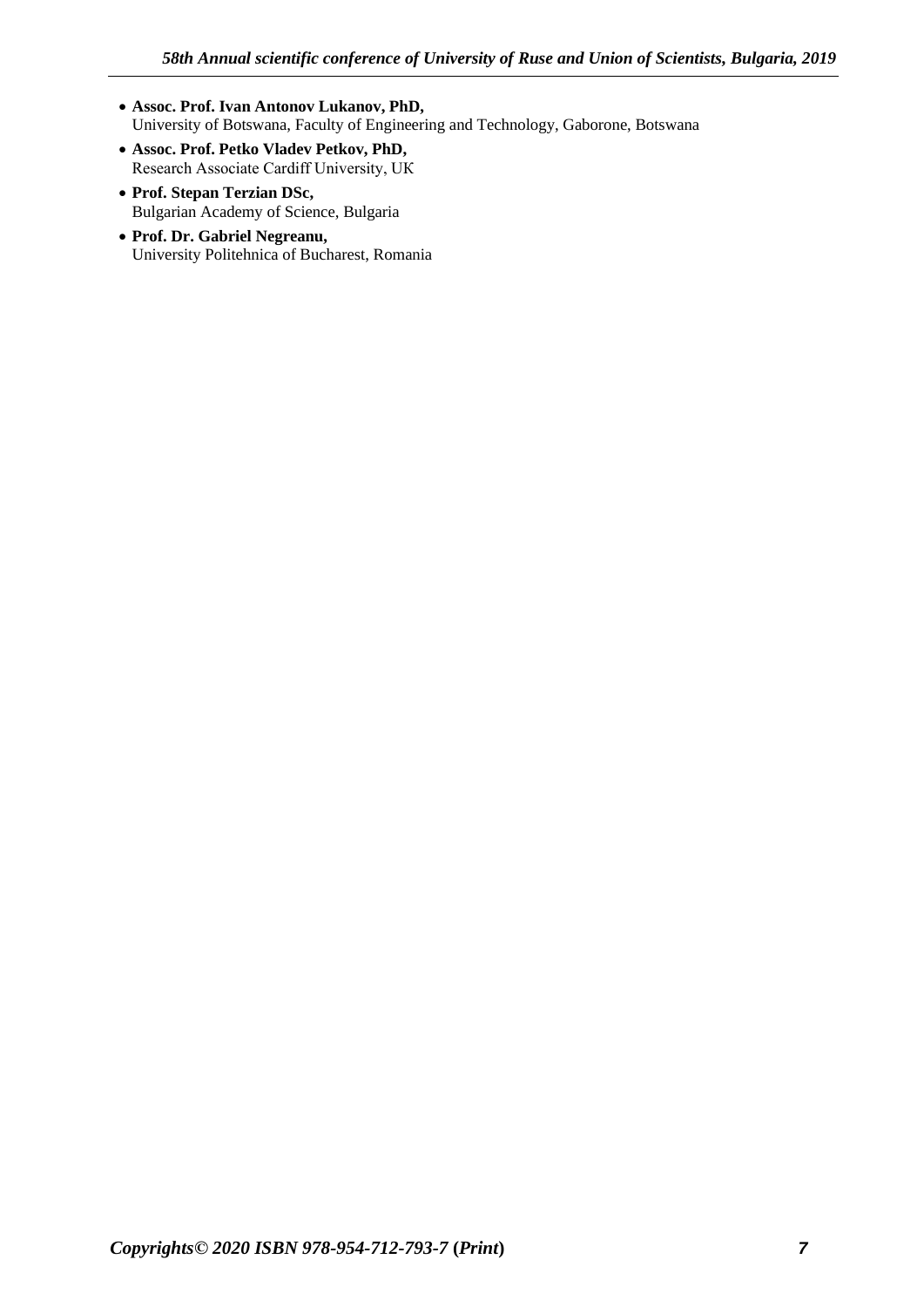#### **ORGANISING COMMITTEE**

- **ORGANIZED BY: University of Ruse (UR) and Union of Scientists (US) - Ruse**
- **ORGANISING COMMITTEE:**
	- **Chairpersons:** COR. MEM Prof. Hristo Beloev, DTSc - Rector of UR, Chairperson of US - Ruse
	- **Scientific Secretary:** Prof. Diana Antonova PhD, Vice-Rector Research, dantonova@uni-ruse.bg, 082/888 249
- **THEMATIC FIELDS:**
	- **Agricultural Machinery and Technologies (AMT)**
	- **Agrarian Sciences and Veterinary Medicine (ASVM)**
	- **Maintenance and Reliability (MR)**
	- **Thermal, Hydro- and Pneumatic Equipment (THPE)**
	- **Ecology and Conservation (EC)**
	- **Industrial Design (ID)** Assoc. Prof. Kaloyan Stoyanov, PhD kes@uni-ruse.bg, 082/888 542
	- **Mechanical Engineering and Machine-building Technologies (MEMBT)** Assoc. prof. Velina Bozduganova, PhD, velina@uni-ruse.bg, 0887119914
	- **Electrical Engineering, Electronics and Automation (EEEA)** Assoc. Prof. Kiril Sirakov, PhD, *[csirakov@uni-ruse.bg](mailto:csirakov@uni-ruse.bg)*, 082/888 364
	- **Computer Systems and Technologies (CST)** Assoc. Prof. Milko Marinov, PhD, mmarinov@ecs.uni-ruse.bg, 082/888 356
	- **Communication Systems and Networks (CSN)** Pr. Assist. Elena Ivanova, PhD, epivanova@uni-ruse.bg, 082/888 831
	- **Transport and Machine Science (TMS)** Assoc. Prof. Simeon Iliev, PhD, spi@uni-ruse.bg, 082/888 331
	- **Economics and Management (EM)** Assoc. Prof. Pavel Vitliemov, PhD, pvitliemov@uni-ruse.bg, 082/888 495
	- **Linguistic and Cultural Science, Intercultural and Political Communication (LCSIPC)** Prof. Juliana Popova, PhD, jppopova@uni-ruse.bg, 0887 899 654 Pr. Assist. Hristina Sokolova, PhD, hsokolova@uni-ruse.bg
	- **Mathematics, Informatics and Physics (MIP)** Pr. Assist. Magdalena Andreeva, PhD, magie@ami.uni-ruse.bg, 082/888 470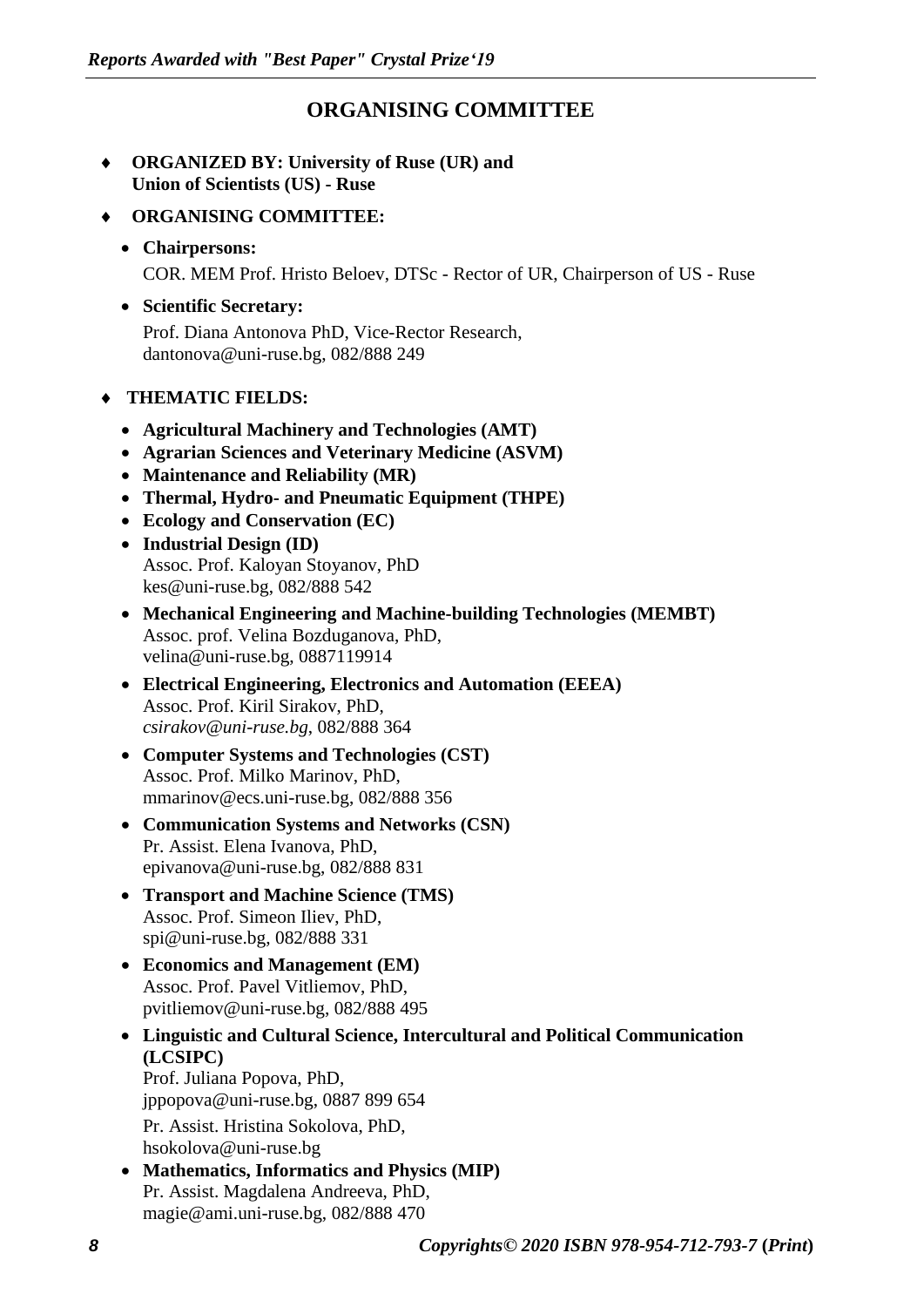- **Education - Research and Innovations (ERI)** Assoc. Prof. Emilia Velikova, PhD, [evelikova@uni-ruse.bg,](mailto:evelikova@uni-ruse.bg) 0885 635 874
- **Pedagogy and Psychology (PP)** Assoc.prof. Bagryana Ilieva, PhD, bilieva@uni-ruse.bg 082 888 219
- **Linguistics, Literature and Art Science (LLAS)** Pr. Assist. Velislava Doneva, PhD, doneva\_v@uni-ruse.bg, 0886 060 299
- **Health Prevention and Social Work (HPSW)**
- **Health Promotion (HP)** Assoc. Prof. Stefka Mindova, PhD smindova@uni-ruse.bg, 0882 895 149
- **Social Work (SW)** Assoc. Prof. Sasho Nunev, DSc, [snunev@uni-ruse.bg,](mailto:snunev@uni-ruse.bg) 0886 802466
- **Health Care (HC)** Assoc. Prof. Despina Georgieva, PhD, dpgeorgieva@uni-ruse.bg, 0889 789 100
- $\bullet$  Law  $(L)$ Assoc. Prof. Elitsa Kumanova, PhD, ekumanova@uni-ruse.bg, 082/ 888 434
- **Quality of Higher Education (QHE)** Assoc. Prof. Emil Trifonov, PhD, e-trifonov@abv.bg, Daniela Todorova, dtodorova@uni-ruse.bg, 082 888 378
- **Social Sciences and Humanities (SSH) (18.10., Silistra)** Assoc. Prof. Todorka Georgieva, DfS, tgeorgieva@uni-ruse.bg
- **Pedagogy, Psychology, Teaching Methodology (PPTM) (18.10., Silistra)** Assoc. Prof. Galina Lecheva, PhD, glecheva@uni-ruse.bg, +359 88 540 0647
- **Technical Sciences (TS) (18.10., Silistra)** Pr. Assist. Prof. Milen Sapundzhiev, PhD, msapundziev@uni-ruse.bg
- **Chemical Technologies (CT) (01-02.11., Razgrad)** Assoc. Prof. Tsvetan Dimitrov, PhD, conf\_rz@abv.bg, 0887 631 645
- **Biotechnologies and Food Technologies (BFT) (01-02.11., Razgrad)** Assoc. Prof. Nastya Ivanova, PhD, nivanova@uni-ruse.bg, 0899 450 177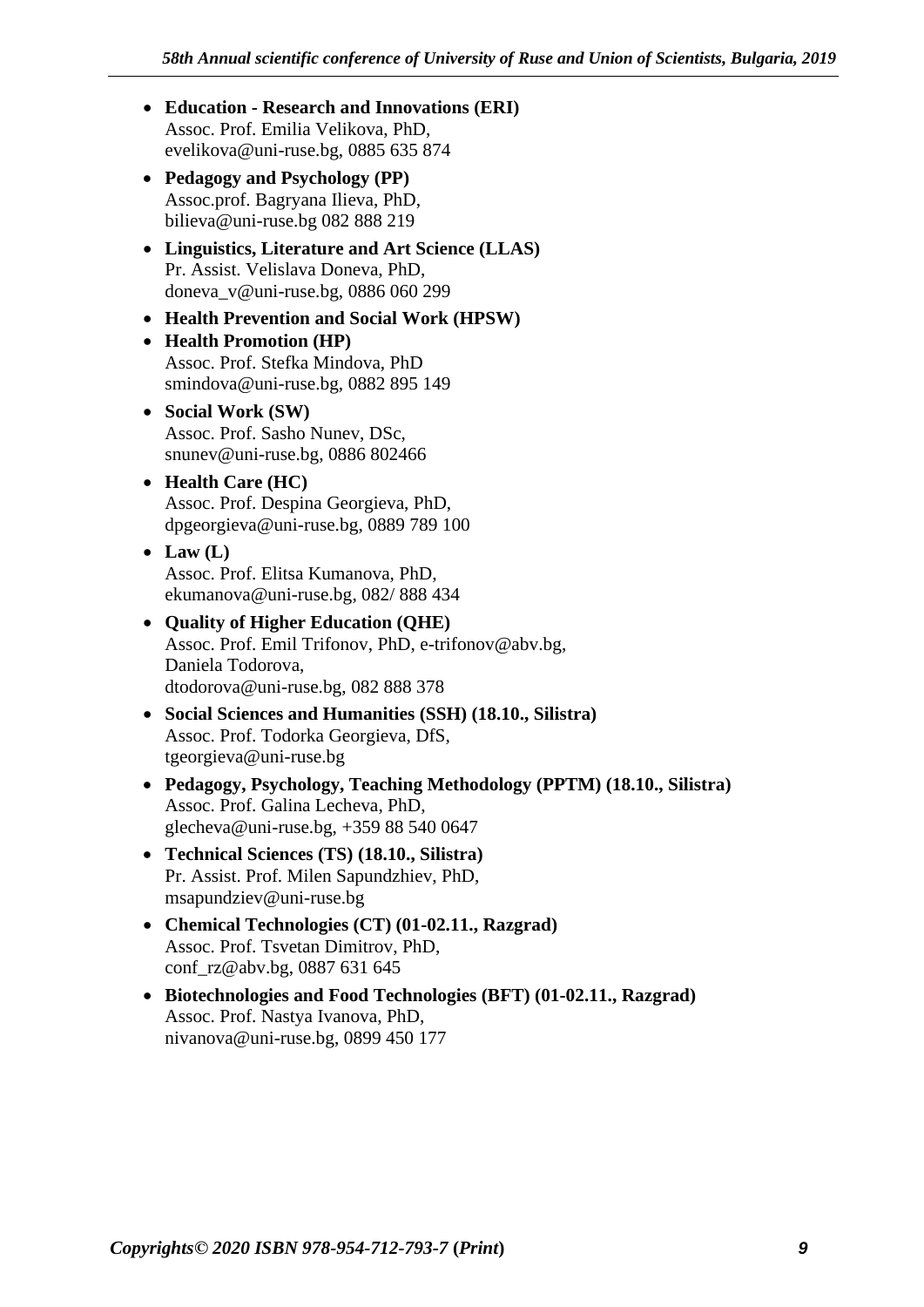#### **CONTENTS**

| <b>FRI-1.417-1-MEMBT-10</b><br>Design and Construction of a Gyroscopic Propulsion Mechanism                                                                                   |
|-------------------------------------------------------------------------------------------------------------------------------------------------------------------------------|
| FRI-10.326-1-EEEA-13<br>Possibilities for Remote Control of Household Lighting Installations                                                                                  |
| FRI-2G.302-1-CSN-06<br>Creation of Content-Based Educational Courses and Attractive Approach for Acquiring New<br>Knowledge in the Field of Applied Programming by Using UGVs |
| FRI-2G.303-1-CST-03<br>Analysis of Software Testing Techinques and Results Measurement Metrics                                                                                |
| FRI-2.203-1-TMS-10<br>Experimental Study of Post-Injection for Soot Reduction at Medium Load of a Light-Duty<br>Direct Injection Diesel Engine                                |
| FRI-2.203-2-TMS-02<br>Assesment of Time Irregularities of Road Accidents in Bulgaria                                                                                          |
| FRI-2G.404-1-EM-07<br>A Priori Research on Lean Tools in Business                                                                                                             |
| FRI-2G.407-1-EM-05<br>Are Employees Paid Their Marginal Product? Analysis of Wage Setting Practices<br>from Bulgaria                                                          |
| FRI-2G.305-1-ERI-01<br>Novelties in Teacher Education in Latvia                                                                                                               |
| FRI-2G.305-1-ERI-03<br>Rules_Math Project - Teaching and Learning Mathematics Based on Competencies                                                                           |
| FRI-2G.307-1-LL-03<br>About Some Aspects of the Language Behavior of the Protesting Bulgarian in 2013                                                                         |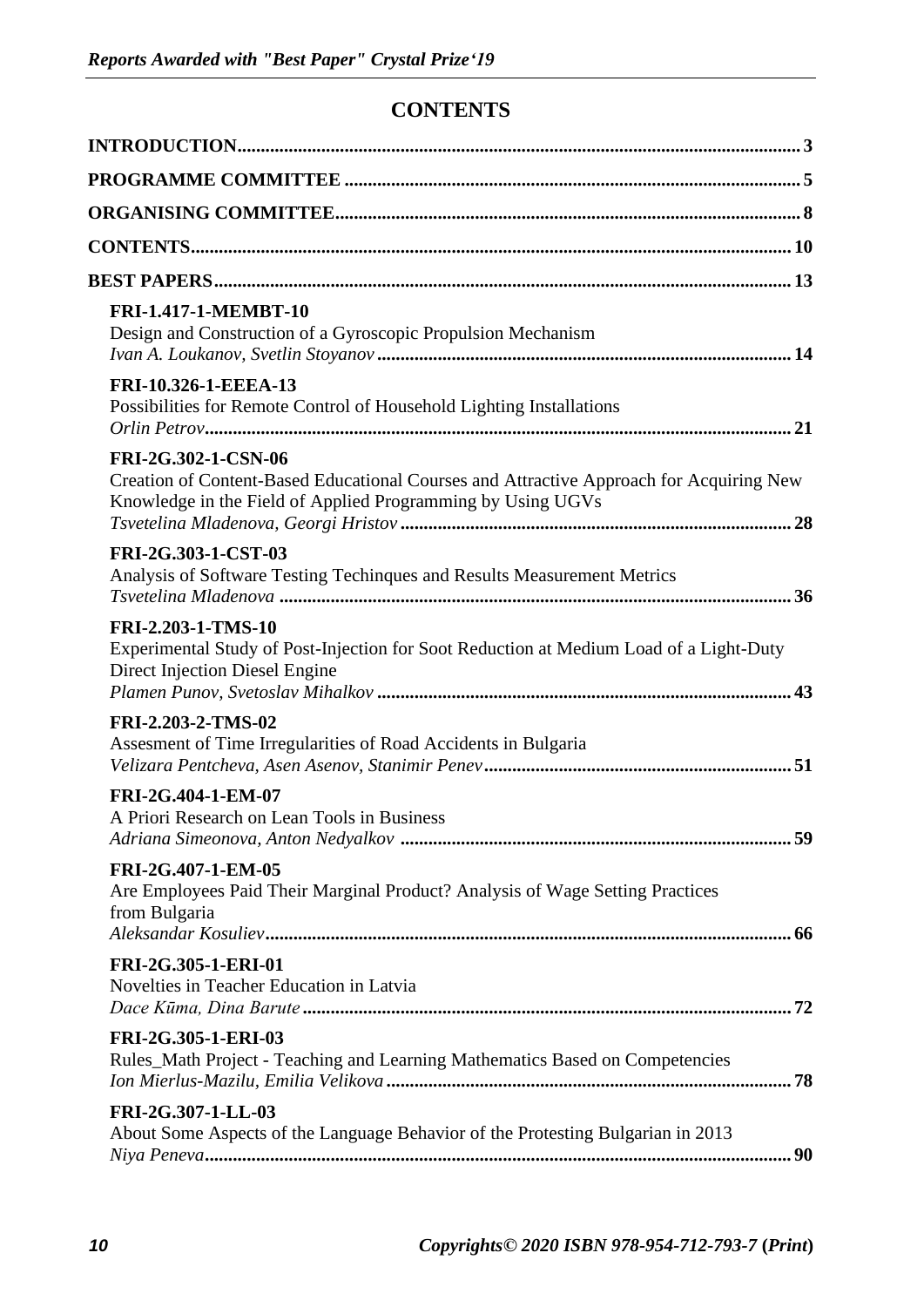| FRI-2.205-1-AS-03<br>Recording Symphonic Orchestra                                                                                                                                                                                                           |  |
|--------------------------------------------------------------------------------------------------------------------------------------------------------------------------------------------------------------------------------------------------------------|--|
| FRI-2.113-1-SW-02<br>Communication in Supervision With Social Work Students                                                                                                                                                                                  |  |
| FRI-2G.104-1-HC-02<br>The Role of Stem Cells in the Treatment of Urinary Incontinence-Survery                                                                                                                                                                |  |
| FRI-2.101-1-L-04<br>Actual Problems in the Use of Special Intelligence Means as a Technique for Establishing<br>Evidence in the Criminal Procedure of the Republic of Bulgaria                                                                               |  |
| <b>FRI-K1-1-QHE-07</b><br>Vision for the Classroom of the Future (Future Education Space)                                                                                                                                                                    |  |
| $FRI-LCR-KS(R)-02$<br>Functional Cookies With the Addition of Brewer's Barley Malt and Reduced Sucrose<br>Addition<br>Marko Jukić, Daliborka Koceva Komlenić, Nastia Vasileva, Gjore Nakov,                                                                  |  |
| $FRI-CR-1-CT(R)-01$<br>Study of the Formation of Ceramic-Metal Coatings for Special Alloys<br>Victor Goleus, Olena Karasyk, Tsvetan Dimitrov, Tatyana Kozyreva, Andrey Saley 129                                                                             |  |
| $FRI-LCR-1-BFT(R)-02$<br>Binding Expedient of Phenolic Acids From the Plant Graptopetalum Paraguayense E.<br>Walther to Viral DNA Polymerase Amino Acids: A Theoretical Insight<br>Nina Stoyanova, Miroslav Rangelov, Petia Genova-Kalou, Venelin Enchev 134 |  |
| $FRI-LCR-1- BFT(R)-03$<br>Assessment of Energy Expenditure on the Kneading Wheat Dough Process<br>Volodymyr Telychkun, Stanka Damyanova, Andrii Anisimov, Yuliya Telychkun 140                                                                               |  |
| $SAT-CR-P-2-CT(R)-05$<br>Antibacterial Performance of Chitosan Based Membranes Loaded With Tetracycline for<br><b>Wound Healing Applications</b>                                                                                                             |  |
| FRI-227-1-PPTM(S)-02<br>Analysis of Critical Thinking Within the Context of Benjamin Bloom`S Taxonomy of<br><b>Educational Objectives</b>                                                                                                                    |  |
| BEST PAPER OF STUDENTS, PHD STUDENTS AND YOUNG SCIENTISTS156                                                                                                                                                                                                 |  |
| Investigation on Gasoline Engine Characteristics With Single Entry and Twin<br><b>Entry Turbine</b>                                                                                                                                                          |  |
| Analysis of the Proposed Integrated Circuits for Parity, Hamming and Mod 3 Coding Codes<br><b>Using Logisim</b>                                                                                                                                              |  |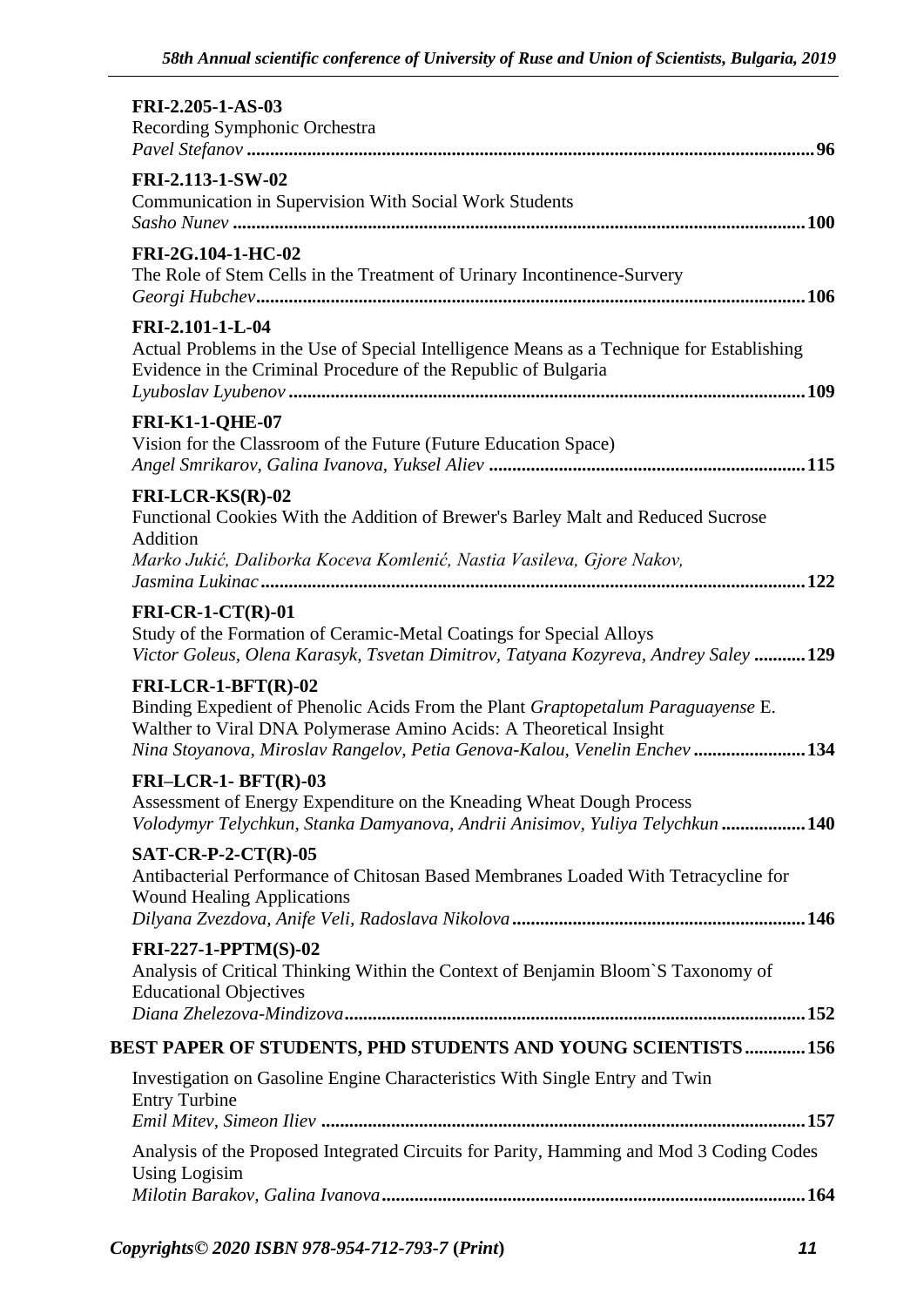| The Importance of Vernix Caseosa in the Context of Contemporary Midwfe Led Care                                                                                                  |
|----------------------------------------------------------------------------------------------------------------------------------------------------------------------------------|
| The Increase of Added Sugar Consumption and Obesity Among the Adolescent                                                                                                         |
| Innovations and Creativity in Occupational Therapy for Inclusive Education and Sensory<br>Impairments<br>Anna Bisset, Maria Hondrodimu, Hristiana Grigorova, Petya Mincheva  185 |
| Self-Help Groups-Specific Identity and Performance of Their Activity                                                                                                             |
| Opportunities and Focus on Education in Civil Behavior (Primary School Age)                                                                                                      |
| Travelling Waves for the Fisher-Kolmogorov-Petrovskii-Piskunov Equation With Examples                                                                                            |
| Online Trade - Development and Digital Management                                                                                                                                |
| The Notion of "Consumer" in Law                                                                                                                                                  |
| Sensory Analysis of Muffins With Grape Pomace Flour                                                                                                                              |
| Complexes of 2-Acetyl-1,3-Indandiones                                                                                                                                            |
|                                                                                                                                                                                  |